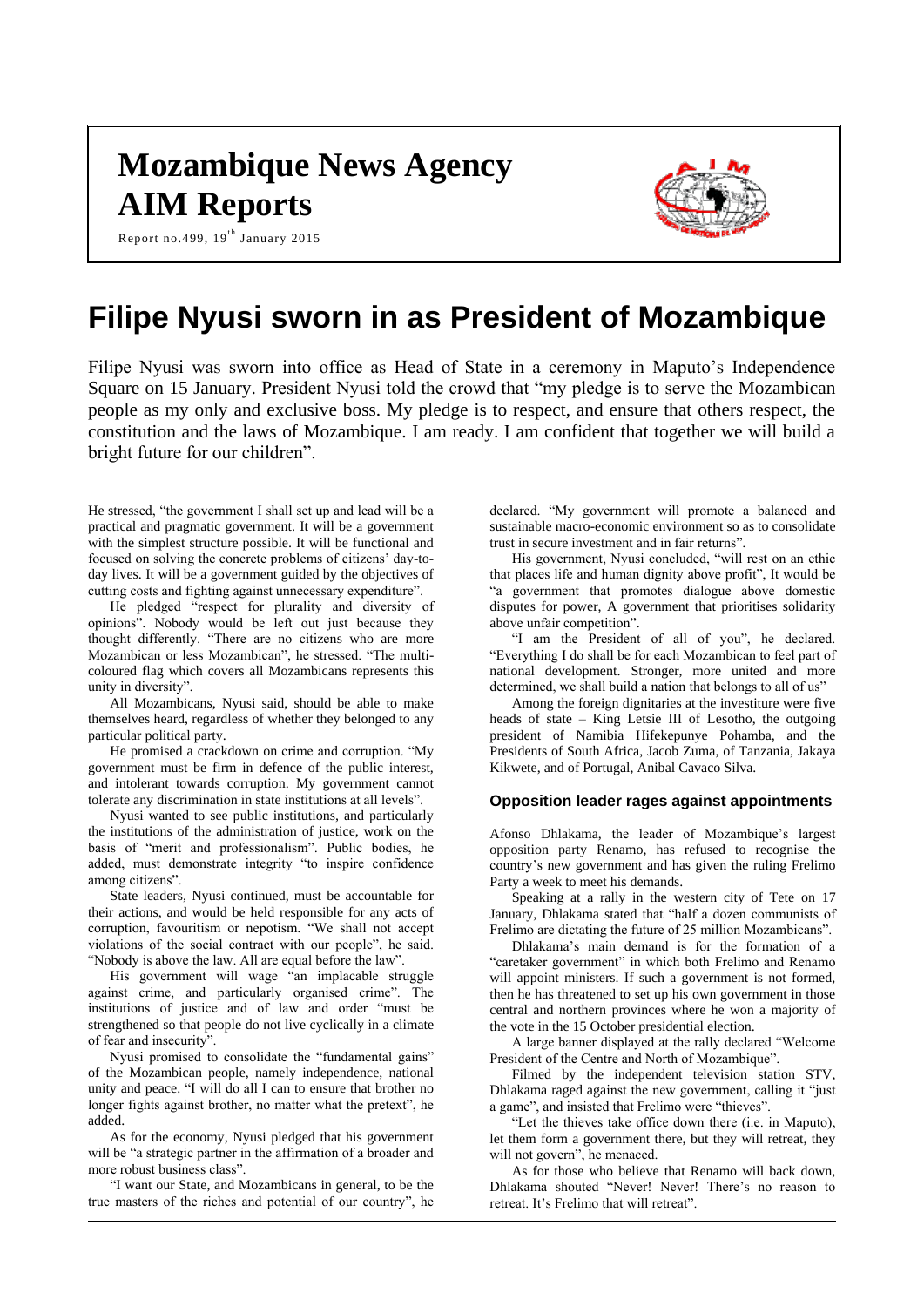#### **President Nyusi appoints new government**

Two days after his inauguration, President Filipe Nyusi appointed Carlos Agostinho do Rosario as Prime Minister.

Rosario has been Mozambican ambassador to India for many years, and was also accredited to Indonesia, Thailand and several other Asian countries. He was Minister of Agriculture and Fisheries under President Joaquim Chissano in the late 1990s, and has also held the post of governor of the central province of Zambezia.

Consistent with his promise to slim down the government in order to cut costs, Nyusi has merged several ministries, and reduced the number of ministers and deputy ministers. Thus the Ministries of Finance and of Planning and Development are merged into the Ministry of the Economy and Finance, under Adriano Maleiane, a former governor of the Bank of Mozambique as Minister.

His deputy is Amelia Nakhare, who was the Deputy Minister of Planning and Development in the outgoing government.

The Ministries of Mineral Resources and Energy are merged, and the new ministry is headed by the former deputy finance minister, Pedro Couto, a man with a reputation for integrity and independent thinking.

The Ministry of the Public Service is merged with the Ministry of State Administration, and the previous Minister of State Administration, Carmelita Namashalua retains the post. The former Minster for the Public Service, Vitoria Diogo, becomes Minister of Labour, Employment and Social Security.

A further merger is between the Ministries of Culture and Tourism. The new Minister is the painter Silva Dunduru.

Agostinho Mondlane moves from the Defence Ministry to the Fisheries Ministry, which is renamed the Ministry of the Sea, Inland Waters and Fisheries.

The new Minister of Defence is Atanasio Ntumuke, who was a commander in Frelimo's guerrilla army during the war for Mozambican independence. In the 1980s, during the war of destabilisation waged by apartheid South Africa against Mozambique, he was commander of the First Motorized Infantry Brigade, and Military Commander of Maputo Province. Nusi appointed Patrico Jose, formerly Vicechancellor of the Higher Institute of International Relations (ISRI) as Deputy Defence Minister.

Oldemiro Baloi remains Foreign Minister, but Nyusi appointed a new deputy foreign minister, Nyeleti Mondlane, the daughter of the founder and first President of Frelimo, Eduardo Mondlane.

Jose Pacheco remains Minister of Agriculture, though the name of the Ministry is expanded to Ministry of Agriculture and Food Security.

The new Minister of Trade and Industry is Ernesto Tonela, who was financial director of Hidroelectrica de Cahora Bassa, the company that operates the Cahora Bassa dam on the Zambezi. His deputy is Omar Mitha, who was chief economist at the country's largest commercial bank, the Millennium-BIM.

The deputy commander of the police force, Jaime Monteiro, is promoted to Minster of the Interior, while the former deputy minister of health, Nazira Abdula, becomes full minister.

Alberto Nkutumula, formerly deputy minister of justice, becomes the Minister of Youth and Sport. His deputy, Ana Flavia de Azinheira, is a former star of the Mozambican women's basketball team.

Carlos Mesquita, formerly head of Cornelder de Mocambique, the company that runs the port of Beira,

becomes Minister of Transport and Communications. Manuela Ribeiro remains Deputy Minister.

Luis Ferrao, formerly the Vice-Chancellor of the publicly-owned Lurio University, is the new Minister of Education and Human Development, with prominent linguist Armindo Ngunga as his deputy.

Higher education is taken out of this portfolio and merged with science and technology to form the Ministry of Science, Technology, Higher, Technical and Professional Education, under Jorge Penicela Nhambiu, an associate professor of engineering and Chairperson of the National Science and Technology Park.

The Ministry for the Coordination of Environmental Affairs disappears, to be replaced by the Ministry of Land, the Environment and Rural Development. Appointed as minister is prominent businessman Celso Correia, founder of the Insitec group.

The Ministry of Women's Affairs and Social Welfare is renamed the Ministry of Gender, Children and Social Welfare. The former governor of Nampula province, Cidalia Chauque, becomes its Minister.

The former deputy minister for the public service, Abdurremane Lino de Almeida, becomes Minister of Justice, and Constitutional and Religious Affairs. His deputy is Joaquim Verissimo, formerly governor of Zambezia province.

Nyusi appointed Carlos Bonete Martinho, an engineer who was in charge of the rehabilitation of the dam providing water to the port city of Nacala, as Minister of Public Works, Housing and Water Resources.

Eusebio Lambo Gumbiwa, a former mayor of Catandica, and later administrator of the district of Vanduzi, becomes Minister of Veterans' Affairs. His deputy, Maria Pelembe, is the general secretary of the Mozambican Women's Organisation (OMM), which is affiliated to Frelimo.

Guebuza had three ministers in the president's office. Nyusi has scrapped two of these posts. He has appointed Adelaide Amurane, who used to be minister in the Presidency for Parliamentary and Municipal Matters, to Chief of Staff of the President's Office (with ministerial rank).

#### **Renamo boycotts Assembly meeting**

The newly elected Mozambican parliament, the Assembly of the Republic, held its inaugural siting on 12 January. However, Renamo boycotted the event.

Despite the boycott, there was no problem with a quorum. 142 of the 144 deputies of the ruling Frelimo Party elected in the general elections of 15 October were present, as were all 17 deputies of the opposition Mozambique Democratic Movement (MDM).

The Renamo boycott was called by its leader Afonso Dhlakama on the grounds that the elections were fraudulent.

The outgoing head of state, Armando Guebuza, chaired the sitting, and swore into office Frelimo and MDM deputies.

The only other item of business was the election of the chairperson (speaker) of the Assembly. Frelimo proposed a second term for Veronica Macamo, and she was unopposed.

Macamo was then sworn into office by Hermenegildo Gamito, chairperson of the Constitutional Council, the country's highest body in constitutional and electoral law.

The Renamo group now has 30 days to take their seats. Any deputies who fail to take their seats within that deadline will lose them. Until they take the oath of office, the Renamo members will be unable to draw their parliamentary salaries, and will enjoy none of the privileges that go with parliamentary office.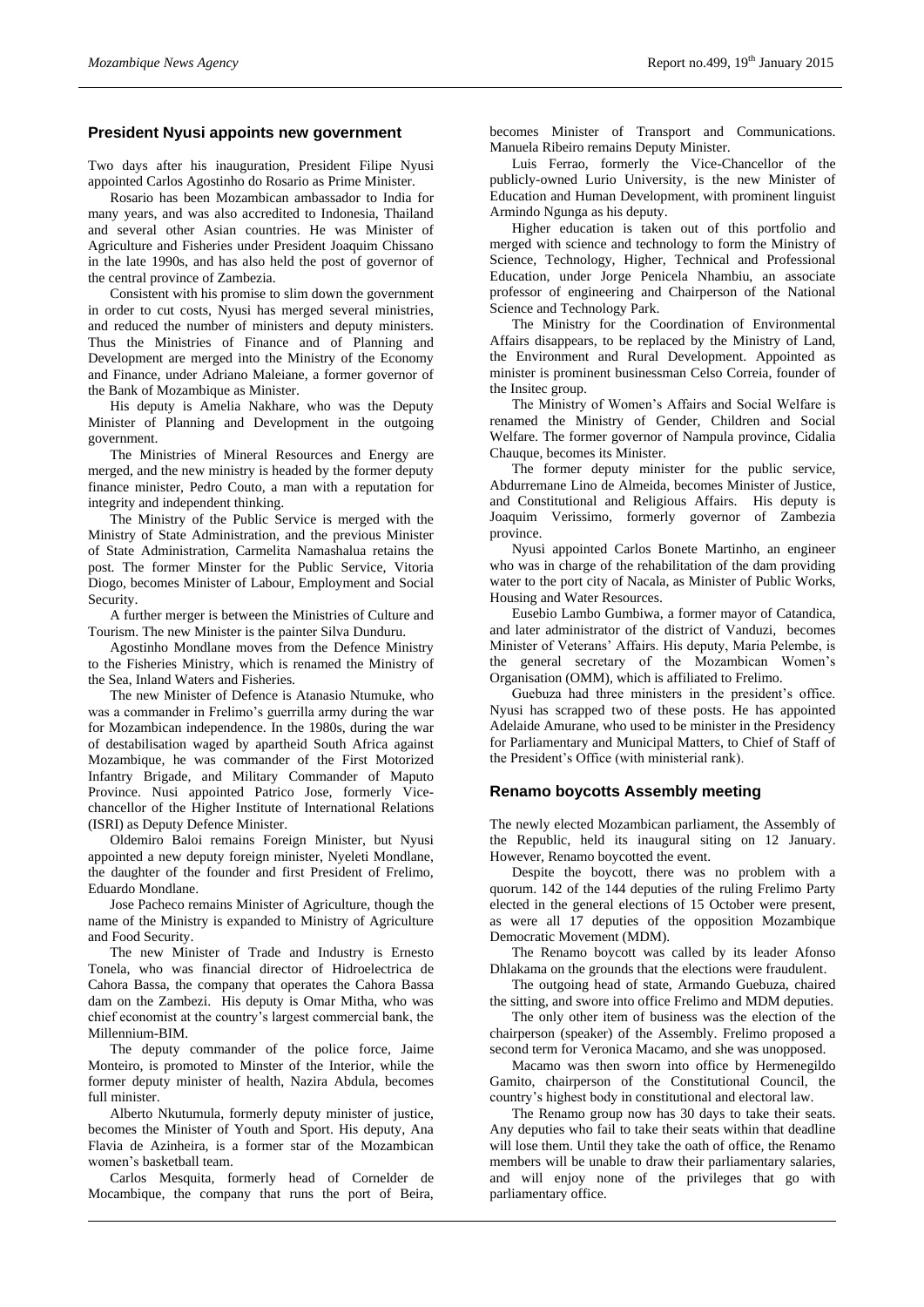#### **President Nyusi appoints provincial governors**

President Filipe Nyusi on 19 January appointed four ministers and one deputy minister from the previous government as provincial governors.

Thus Helena Taipo, who was Labour Minister for ten years under Nyusi's predecessor, Armando Guebuza, becomes governor of the central province of Sofala. Taipo was one of the most dynamic members of the Guebuza government, defending workers' rights and repeatedly standing up to powerful employers.

Her new job promises to be just as demanding. Sofala is a stronghold of the opposition, and it is where Renamo received its largest share of the vote in the 15 October general elections. The ruling Frelimo Party has always faced an uphill struggle in Sofala, and particularly in the provincial capital, Beira, which is currently run by the second opposition party, the Mozambique Democratic Movement (MDM).

President Nyusi appointed former Fisheries Minister Victor Borges, as governor of the most populous province, Nampula, in the north. Former Interior Minister Alberto Mondlane becomes governor of the central province of Manica, while the former Minister of Women's Affairs and Social Welfare, Iolanda Cintura, is appointed governor of Maputo city.

President Nyusi gave former deputy education minister Arlindo Chilundo the task of governing the northernmost province of Niassa.

Abdul Razak Noormahomed moves from Cabo Delgado to become governor of the central province of Zambezia, while Nyusi shifted Raimundo Diomba from the southern province of Gaza to neighbouring Maputo province.

Two governors remain in their old positions. Nyusi retained Paulo Auade as governor of the central province of Tete and the governor of the southern province of Inhambane, Agostinho Trinta, also keeps his old job.

There are just two newcomers. Celmira Silva, a former official in the Ministry of Youth and Sport, becomes governor of Cabo Delgado. Nyusi appointed Stella da Graca Zeca, a former deputy director of the Quelimane branch of the Pedagogic University, as governor of Gaza.

#### **SANDF commits helicopters for flood relief**

The South African government has committed a third helicopter to assist with the search and rescue mission in the flood affected areas of the central province of Zambezia.

According to South African National Defence Force (SANDF) Joint Operations spokesman, Captain Jaco Theunissen, the decision was taken following a reconnaissance mission over Zambezia on 15 January.

Theunissen said that "an Agusta A109 from 17 Squadron will join the pair of 19 Squadron Oryx medium transport helicopters in the airborne command and control role".

He added, "I can also confirm, following a planning meeting at Joint Operations after the return of the reconnaissance mission that six Navy rescue swimmers will go to Mozambique".

The fourteen day operation will see the SANDF deploy a total of about 170 airmen, divers and medical staff.

Persistent torrential rains have led the Mozambican government to declare a "Red Alert" across the central and northern provinces. In particular, the Licungo River, which flows through the middle of Zambezia, has risen to levels never before seen in the history of independent Mozambique. At the town of Mocuba, it has destroyed part of a bridge on the main north-south highway (EN1).

The Licungo is now subsiding. Its estimated height at Mocuba on 15 January was 5.6 metres, compared with 12 metres on 11 January.

Much of northern Mozambique remains without electricity, following the destruction by the flood waters on 12 January of ten pylons carrying power from the Cahora Bassa dam on to Nampula, Niassa and Cabo Delgado provinces. Businesses selling perishable foods risk huge losses, unless they have generators to run refrigeration units.

Meanwhile, all the people on board the boat which capsized on 15 January on the Licungo river have been rescued, according to Joao Ribeiro, director of the country's relief agency, the National Disaster Management Institute (INGC).

The boat, owned by the INGC, was ferrying people across the Licungo at the town of Mocuba, following the collapse of the bridge over the river during the worst flooding on the Licungo since 1971. When it capsized it was feared that all 12 people on board had drowned.

#### **France supports administrative tribunal**

The French government on 14 January granted  $€500,000$ (about \$589,000) to Mozambique's Administrative Tribunal, the country's supreme audit body, responsible for checking the legality of state expenditure.

This money will be spent on training tribunal staff in matters of environmental audits and analysis of concession contracts and mega-projects.

The funding convention was signed in Maputo by the chairperson of the Administrative Tribunal, Machatine Munguambe, and by French ambassador Serge Segura.

After the signing ceremony, Segura explained that the funding falls under the new fund of priority solidarity on financial transparency, accountability and development in Mozambique.

The support, he added, shows that the French government recognises the importance of the Tribunal in the consolidation of democracy in Mozambique, though its role in controlling public expenditure, and its concern for the transparent management of extractive rents and of public indebtedness.

"These are necessary conditions for attaining the Mozambican government's objectives in the fight against poverty and for the sustainable development of the country", said the ambassador. "These objectives cannot be reached without the work of the Administrative Tribunal. It should be supported in order to improve good financial governance and strengthen the institutional capacities of the public sector".

For his part, Munguambe said the funding is a step forward in improving the conditions needed for the Tribunal to pursue its mandate, "in order to comply with its mission to guarantee good management and control of public money".

The Administrative Tribunal has been benefitting from financial and technical support from French Cooperation since 2009. This has included scholarships for Tribunal staff at French higher education institutions, study visits, the supply of books and exchanges of experiences.

*This is a condensed version of the AIM daily news service – for details contact* [pfauvet@live.com](mailto:pfauvet@live.com) *\_\_\_\_\_\_\_\_\_\_\_\_\_\_\_\_\_\_\_\_\_\_\_\_\_\_\_\_\_\_\_\_\_\_\_\_\_*

*\_\_\_\_\_\_\_\_\_\_\_\_\_\_\_\_\_\_\_\_\_\_\_\_\_\_\_\_\_\_\_\_\_\_\_\_\_\_\_\_\_\_\_\_*